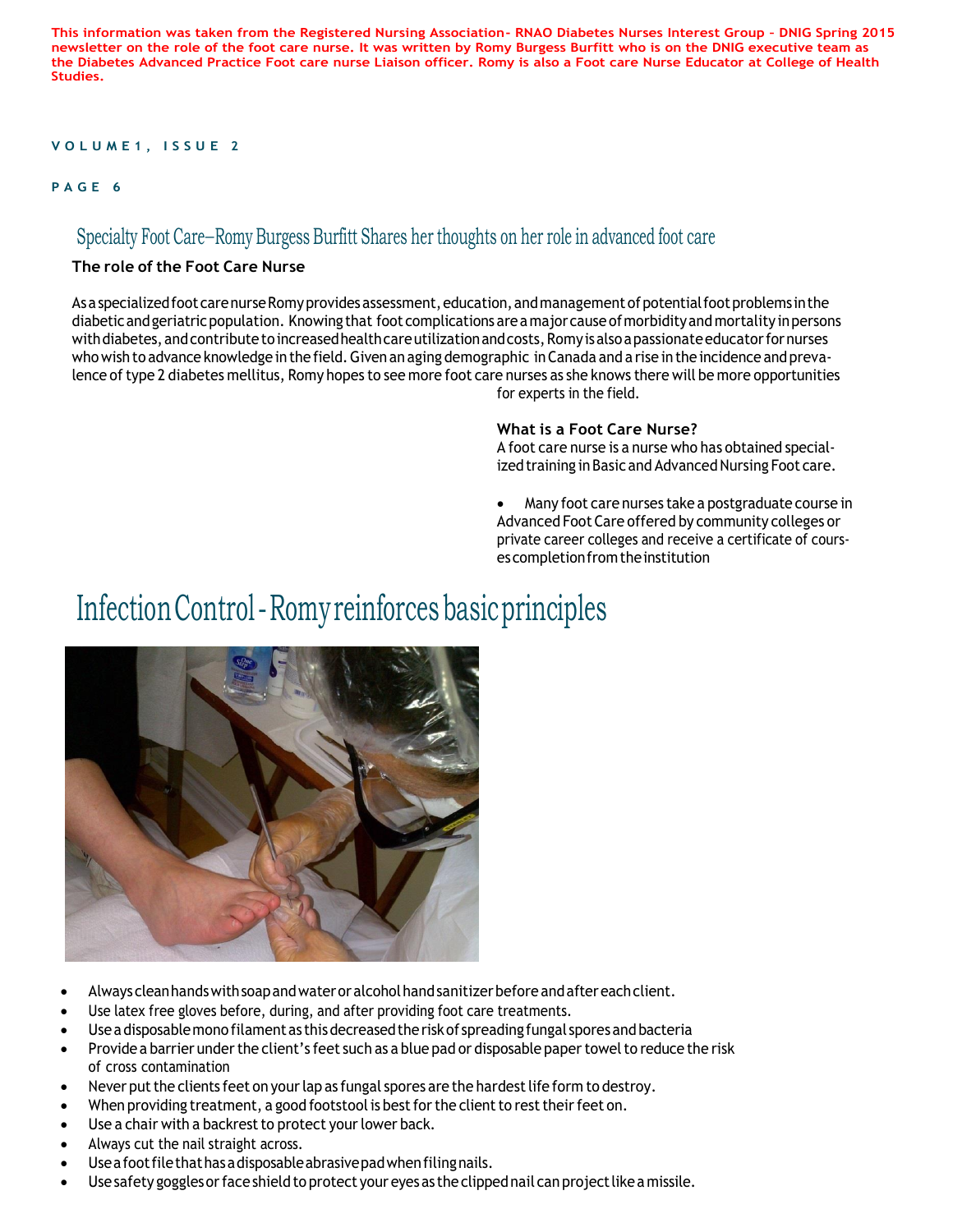- When filing the calluses, anN95 mask, a disposable plastic apron and a spa cap are recommended to protect lungs against air borne particles.
- Scrubs orlab coat should be removed immediately afterfoot care, and priorto leaving the work area to prevent the spread of fungal spores.
- Always clean tools as perinstitutional protocols and in keeping with CNO guidelines and Health Canada Foot care Infection Control Standards.
- At the conclusion of the treatment provide a foot rub with a urea based cream, and if possible advocate for the client to use it on their feet to decrease callus buildup.

*Romyisa diabetes educatorwho also teaches foot care at the College of Health Studies*

> Romy's practice is informed by the Canadian Diabetes Association Clinical Practice Guidelines 2013, CNO guidelines on infection control and *Health Canada Foot Care Infection Control Standards.*

### **V O L U M E 1 , I S S U E 2**

## Semmes-Weinstein Monofilament Test –

**P A G E 7**

# HistoryandHowToofSomatosensoryTesting

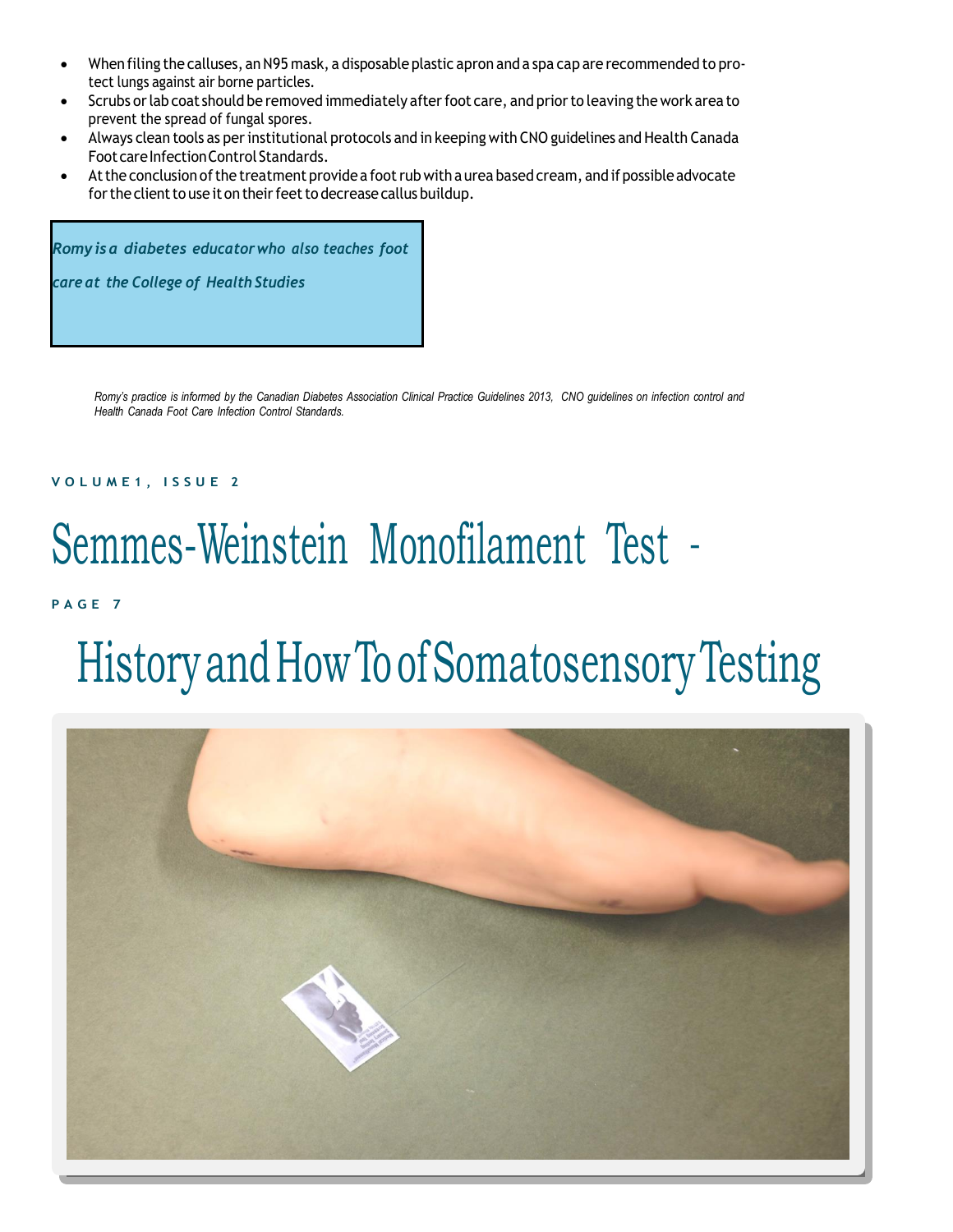## Did you knowthat?-Ashort history

- Sidney Weinstein was a philosopher, author and gifted sculptor in addition to a being one of the first neuropsychologists
- Josephine Semmes was a neurophysiologist working at National Institutes of Health when the monofilament thresholds were first used. As a tribute to her, Dr. Weinstein wanted her name first.
- When DuPoint first invented "Nylon" it was a fascinating unexplored substance. Weinstein recognized its viscoelastic properties as a superior replacement for the progressively sized diameter horsehairshe had been using in sensory threshold testing

Source: [http://www.timelyneuropathytesting.com/weinstein\\_tribute.htm](http://www.timelyneuropathytesting.com/weinstein_tribute.htm)

## Do you know how? - CDA guidelines help out

1. Show the 10-g Semmes-Weinstein monofilament to the patient.

2. Touch it first to the patient's forehead or sternum so that the sensation is understood.

3. Instruct the patient to say "yes" every time the monofilament stimulus is perceived. 4. With the patient's eyes closed, apply the monofilament to the dorsum of the great toe proximal to the nail bed as shown in the illustration below. Use a smooth motion-

touch the skin, bend the filament for a full second, then lift from the skin. 5. Perform this stimulus 4 times per foot in an arrhythmic manner so the patient does not anticipate when the stimulus is to be applied.

For each of the 8 stimuli, assign a score of 0 if it is not perceived, 0.5 if it is substantially lessthan that perceived on the forehead or sternum, and 1 if it is perceived normally. A score of 3 out of 8 responses meansthat the presence of neuropathy is likely. A score of 3.5 to 5 means that the risk of new onset neuropathy in the next four years is high. A score of 5.5 or greater indicates that there is a low risk of neuropathy onset in the next four years **2013 CDA Clinical Practice Guidelines**



### **V O L U M E 1 , I S S U E 2**

#### **P A G E 8**

## Nurses Using Best Practices Everywhere and Everyday

**Basic foot care nurse competencies include;** Having a thorough knowledge of foot care problems of the diabetic foot, knowing how to treat calluses and common nail disorders, assessing the client feet for sensation using disposable monofilament testing, checking blood flow, checking pedal pulses, wounds or infection, and provide referral as needed to other primary health care

#### **Reducing Foot Complication for people with Diabetes, Revised (RNAO, 2007) provide best practice guidelines.**

- Physical examination of the feet to assess risk factors for foot ulceration/ amputation should be performed by a health care professional.
- The examination should be performed at least annually in all people with diabetes over the age of 15 and at more frequent intervals for those at higher risk.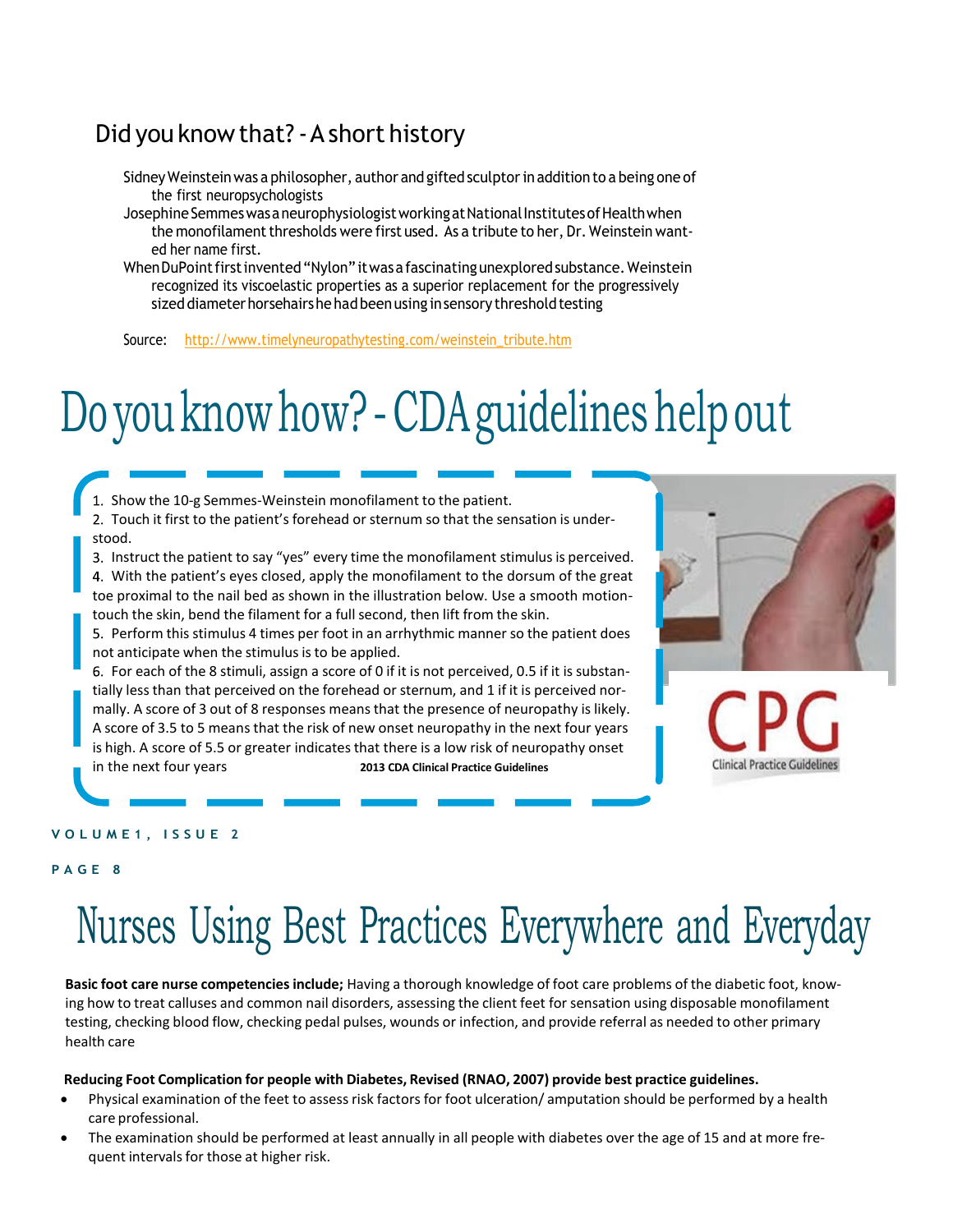- The nurse should conduct a foot risk assessment for clients with known diabetes. This risk assessment includes the following:
	- History of previous foot ulcers Sensation Structural and biomechanical abnormalities and Circulation
	- Self-care behaviour and knowledge.
- Based on assessment of risk factors, clients should be classified as "lower" or "higher" risk for foot ulceration/ amputation.
- All people with diabetes should receive basic foot care education.
- Foot care education provided to all clients with diabetes and reinforced at least annually.
- Nursesin all practice settings should provide or reinforce basic foot care education, as appropriate.

*Basic foot care education for people with diabetes should include the following six elements:*

- Awareness of personal risk factors
- Importance of at least annual inspection of feet by a health care professional
- Daily self inspection of feet
- Proper nail and skin care
- Injury prevention and when to seek help or specialized referral

• Individuals assessed as being at "higher" risk for foot ulcer/amputation should be advised of their risk status and referred to their primary care provider for additional assessment or to specialized diabetes or foot care treatment and education teams as appropriate.

## Final Words from Romy

Patients with diabetic complicationssuch as nerve damage or neuropathy, may not be feel pain, even with injury, and this predisposes them to foot ulcers and infection.



*All* nurses are well placed to monitor for risk and to provide or reinforce basic foot care education and treatment as appropriate.



For those who want to provide advanced foot care services there are many opportunities for developing skills and acquiring certifications at the postgraduate level.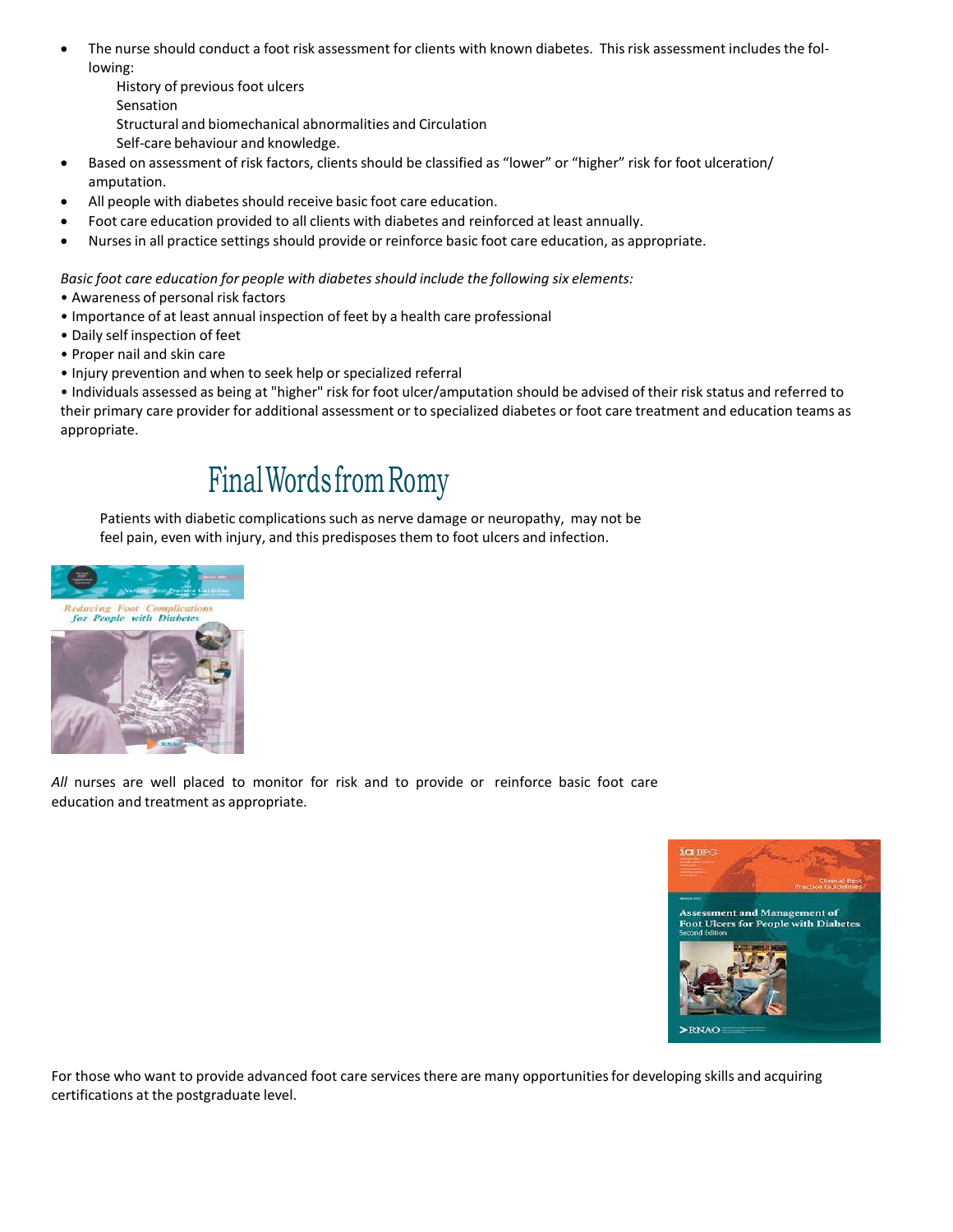## Fun Foot Facts

- When walking, each time your heel lifts off the ground it forces the toes to carry one half of your body weight.
- $\cdot$  In a pair of feet there are 250,000 sweat glands
- Butterflies taste with their feet
- Shoe sizes were devised in England by KingEdwardIIwhodeclaredin1324 that the diameter of one barely of corn—a third of an inch—would present one full shoe size
- 9 out of 10 women buy shoes that are toosmall
- Walking is the best exercise for your feet
- $\bullet$  A quarter of all the body's bones are in the feet

From: [www.foot.com/site/professional/foot-facts](http://www.foot.com/site/professional/foot-facts)

## And More Sobering Statistics

- In 2008/09, Canadian adults with diagnosed diabetes were almost 20 times more likely to be hospitalized with non-traumatic lowerlimbamputationsthantheircounterpartswithout diabetes.
- Non-healing ulcers and deep-seated (bone) infections are the most commonreasons foramputation.